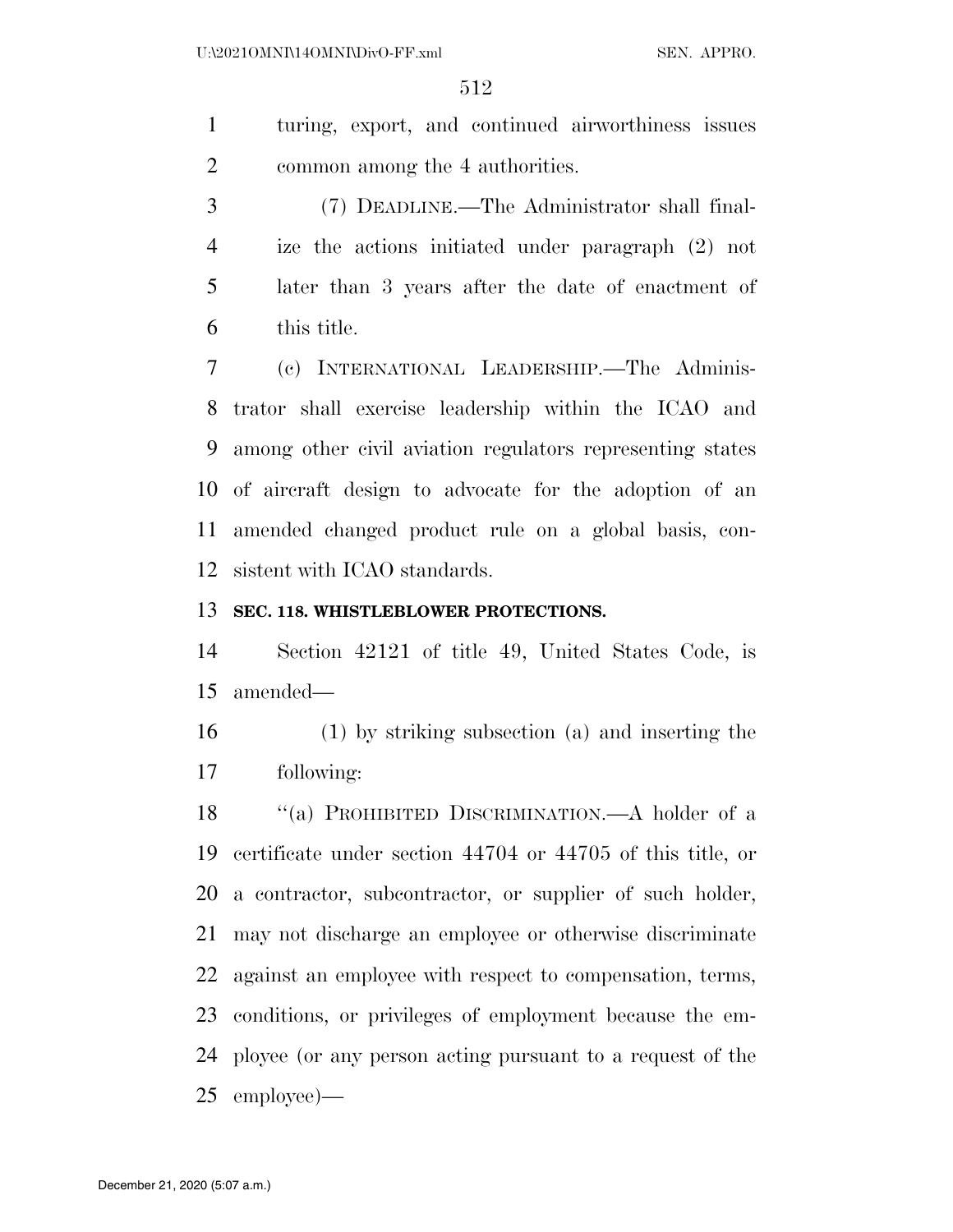| $\mathbf{1}$   | $(1)$ provided, caused to be provided, or is             |
|----------------|----------------------------------------------------------|
| $\overline{2}$ | about to provide (with any knowledge of the em-          |
| 3              | ployer) or cause to be provided to the employer or       |
| $\overline{4}$ | Federal Government information relating to any vio-      |
| 5              | lation or alleged violation of any order, regulation,    |
| 6              | or standard of the Federal Aviation Administration       |
| 7              | or any other provision of Federal law relating to        |
| 8              | aviation safety under this subtitle or any other law     |
| 9              | of the United States;                                    |
| 10             | $\lq(2)$ has filed, caused to be filed, or is about to   |
| 11             | file (with any knowledge of the employer) or cause       |
| 12             | to be filed a proceeding relating to any violation or    |
| 13             | alleged violation of any order, regulation, or stand-    |
| 14             | ard of the Federal Aviation Administration or any        |
| 15             | other provision of Federal law relating to aviation      |
| 16             | safety under this subtitle or any other law of the       |
| $17\,$         | United States;                                           |
| 18             | $(3)$ testified or is about to testify in such a         |
| 19             | proceeding; or                                           |
| 20             | $\lq(4)$ assisted or participated or is about to as-     |
| 21             | sist or participate in such a proceeding.";              |
| 22             | (2) by striking subsection (d) and inserting the         |
| 23             | following:                                               |
| 24             | "(d) NONAPPLICABILITY TO DELIBERATE VIOLA-               |
| 25             | TIONS.—Subsection (a) shall not apply with respect to an |